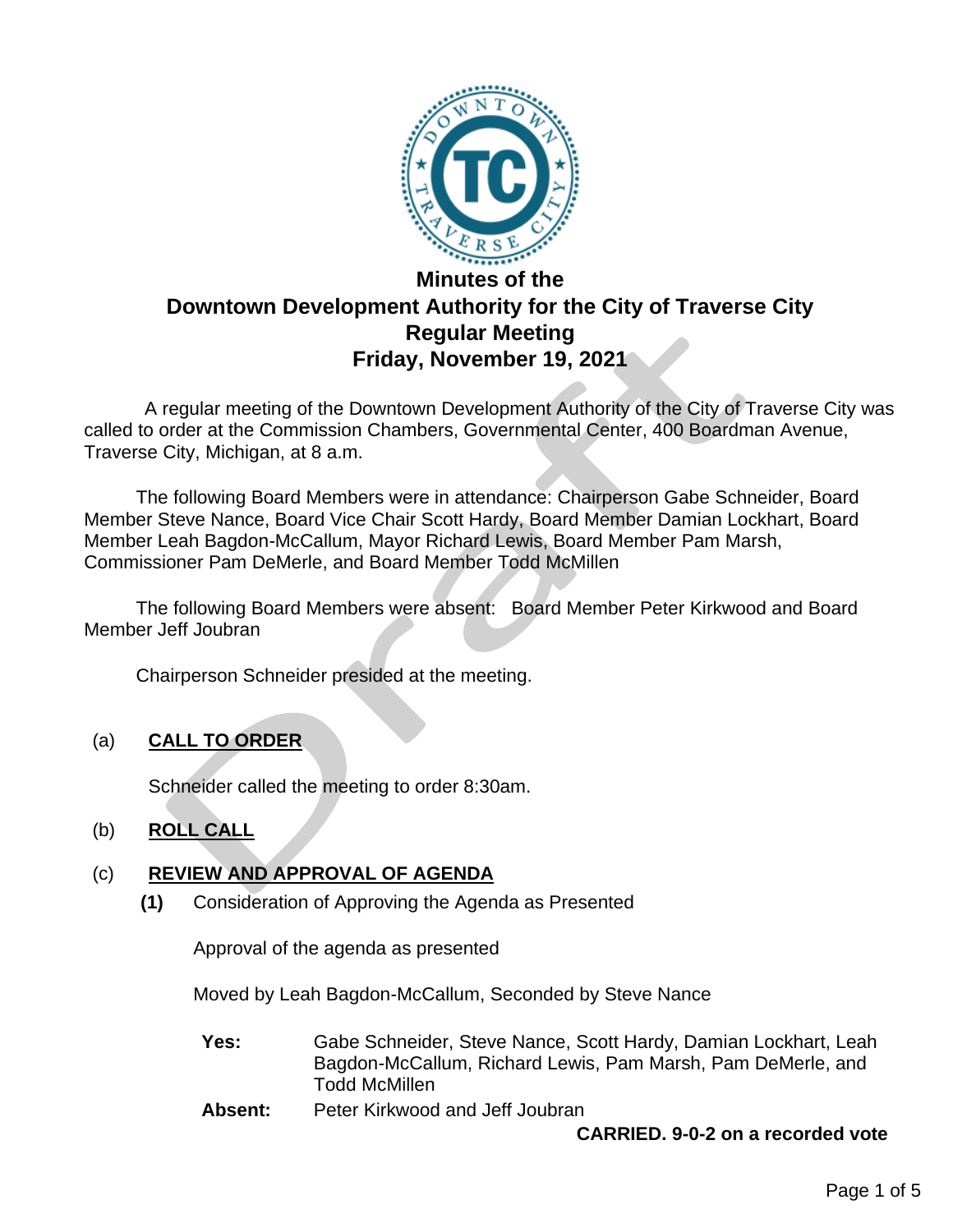## (d) **CONSENT CALENDAR**

*The purpose of the consent calendar is to expedite business by grouping non-controversial items together to be dealt with by one DDA Board motion without discussion. Any member of the DDA Board, staff or the public may ask that any item on the consent calendar be removed therefrom and placed elsewhere on the agenda for individual consideration by the DDA Board; and such requests will be automatically respected. If an item is not removed from the consent calendar, the action noted in parentheses on the agenda is approved by a single DDA Board action adopting the consent calendar.*

- **(1)** Approval of the minutes of the Regular Meeting of October 15, 2021 (Approval Recommended) (Jean Derenzy)
- **(2)** Approval of Financial Reports and Disbursements for the DDA, TIF 97, Old Town TIF, Parking Services, and Arts Commission for October 2021 (Approval Recommended) (Jean Derenzy, Harry Burkholder, Nicole VanNess)
- **(3)** Old Town Paver Project (approval recommended) (Jean Derenzy, Nicole VanNess)
- **(4)** After Hour Permit Rate (approval recommended) (Jean Derenzy, Nicole VanNess)
- **(5)** Luke II Payment Security Software Update (approval recommended) (Jean Derenzy, Nicole VanNess)
- **(6)** Luke II Software and Communication Subscription (approval recommended) (Jean Derenzy, Nicole VanNess)

That the DDA Board approved the consent calendar as presented.

Moved by Steve Nance, Seconded by Pam Marsh

**Yes:** Gabe Schneider, Steve Nance, Scott Hardy, Damian Lockhart, Leah Bagdon-McCallum, Richard Lewis, Pam Marsh, Pam DeMerle, and Todd McMillen

**Absent:** Peter Kirkwood and Jeff Joubran

### **CARRIED. 9-0-2 on a recorded vote**

## (e) **ITEMS REMOVED FROM CONSENT CALENDAR**

### (f) **CEO REPORT**

Due to technical difficulties, the CEO report was moved ahead of Special Order of Business.

**(1)** Consideration of Paid Time off for Staff Appreciate Week (approval recommended) (Derenzy)

The following addressed the Board:

Gabe Schneider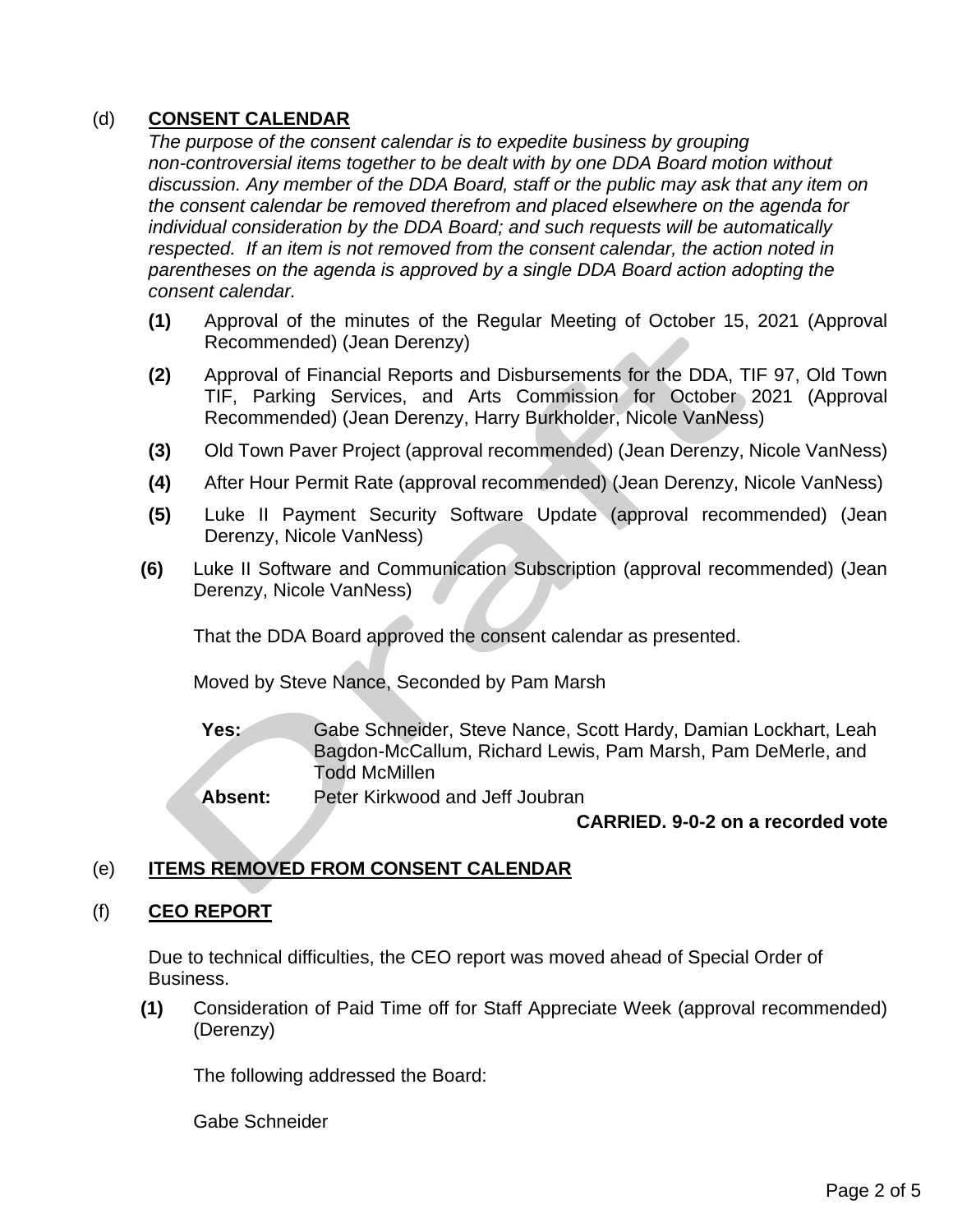That the DDA Board of Directors approve a one-time benefit for the DDA employees as part of "staff appreciation week", congruent with the protocols established by the city.

Moved by Scott Hardy, Seconded by Richard Lewis

- **Yes:** Gabe Schneider, Steve Nance, Scott Hardy, Damian Lockhart, Leah Bagdon-McCallum, Richard Lewis, Pam Marsh, Pam DeMerle, and Todd McMillen
- **Absent:** Peter Kirkwood and Jeff Joubran

#### **CARRIED. 9-0-2 on a recorded vote**

**(2)** Concept Plan for Trail & Parkway (approval recommended) (Derenzy)

The following addressed the board:

Julie Clark, CEO TART Trails Gabe Schneider Pam Marsh

Lewis amended the motion to: That the DDA board approve to enter into a contract with Progressive AE for engineering services for a TART trail Expansion for a notto-exceed cost of \$27,000, which will be split with TART Trails Inc, and the city of Traverse City with funds from the DDA general fund, subject to approval and substance by the DDA CEO and form by the DDA Attorney.

Moved by Richard Lewis, Seconded by Steve Nance

**Yes:** Gabe Schneider, Steve Nance, Scott Hardy, Damian Lockhart, Leah Bagdon-McCallum, Richard Lewis, Pam Marsh, Pam DeMerle, and Todd McMillen

**Absent:** Peter Kirkwood and Jeff Joubran

#### **CARRIED. 9-0-2 on a recorded vote**

**(3)** Scheduling or Planning/Strategy Session

The following addressed the board: Jean Derenzy, DDA CEO Gabe Schneider

Board identified Friday, December 10th at 9am as the strategic planning session.

**(4)** Project Updates

The following addressed the board: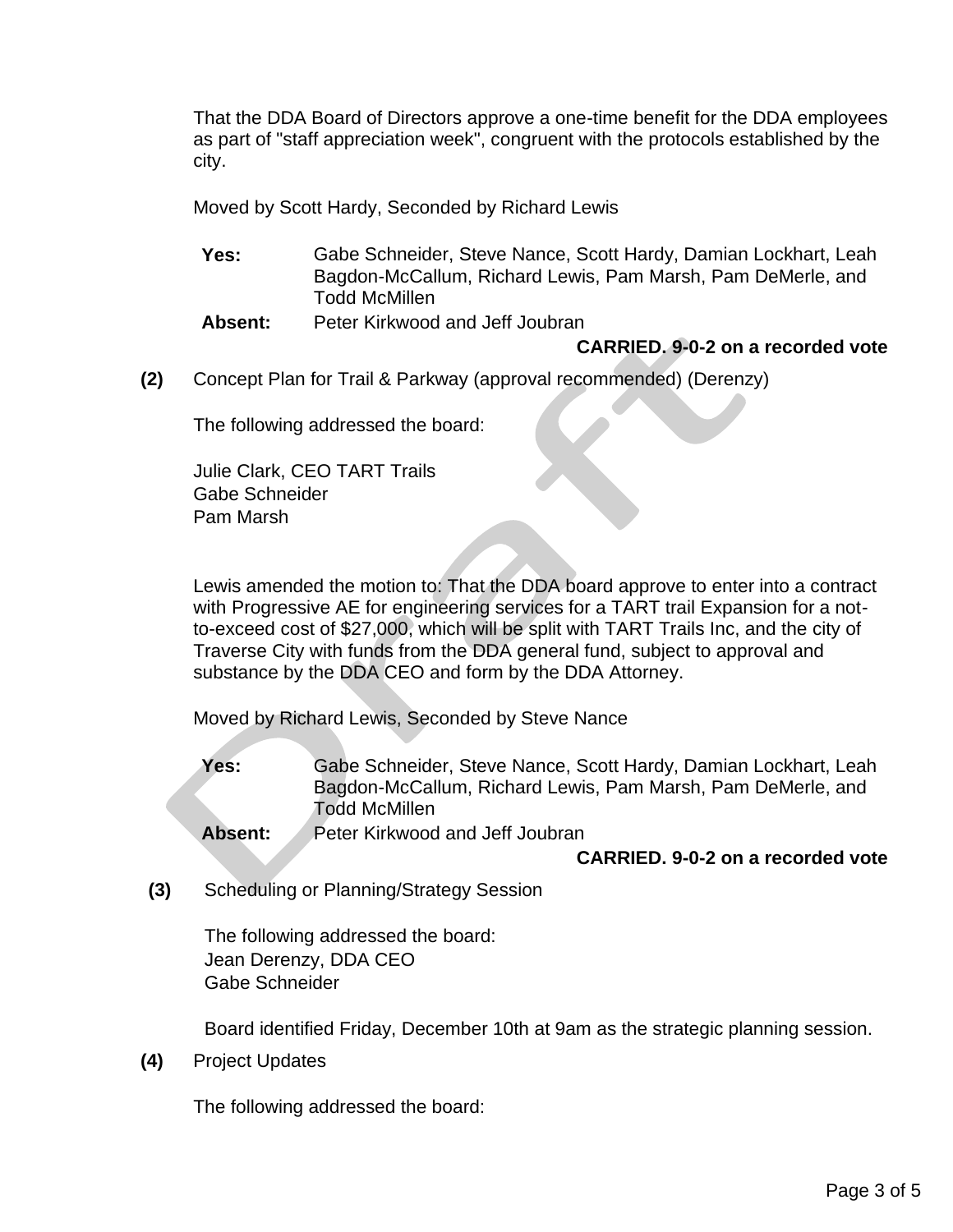Jean Derenzy, DDA CEO Gabe Schneider Scott Hardy Audrey Michaels

Jean asked for a motion to appoint two board members to review the 100 and 200 block alley RFP responses.

That the Board of Directors approves the nomination of Scott Hardy and Pete Kirkwood to serve on the review panel

Moved by Leah Bagdon-McCallum, Seconded by Damian Lockhart

**Yes:** Gabe Schneider, Steve Nance, Scott Hardy, Damian Lockhart, Leah Bagdon-McCallum, Richard Lewis, Pam Marsh, Pam DeMerle, and Todd McMillen

**Absent:** Peter Kirkwood and Jeff Joubran

#### **CARRIED. 9-0-2 on a recorded vote**

### (g) **SPECIAL ORDER OF BUSINESS**

**(1)** East Front Street Update and Presentation (Jean Derenzy, Chris Zull - Progressive AE)

The following addressed the Board:

Chris Zull, Progressive AE Tim Bradshaw, Progressive AE Gabe Schneider Steve Nance Scott Hardy Jean Derenzy, DDA CEO Pam Marsh Audrey Michaels

**(2)** Presentation of Grandview Parkway 2023 Work (MDOT Representatives)

The following addressed the board:

Dan Wagner, MDOT Lucas Porath, MDOT Laura Aylsworth, MDOT Steve Nance Jean Derenzy, DDA CEO Richard Lewis Pam Marsh